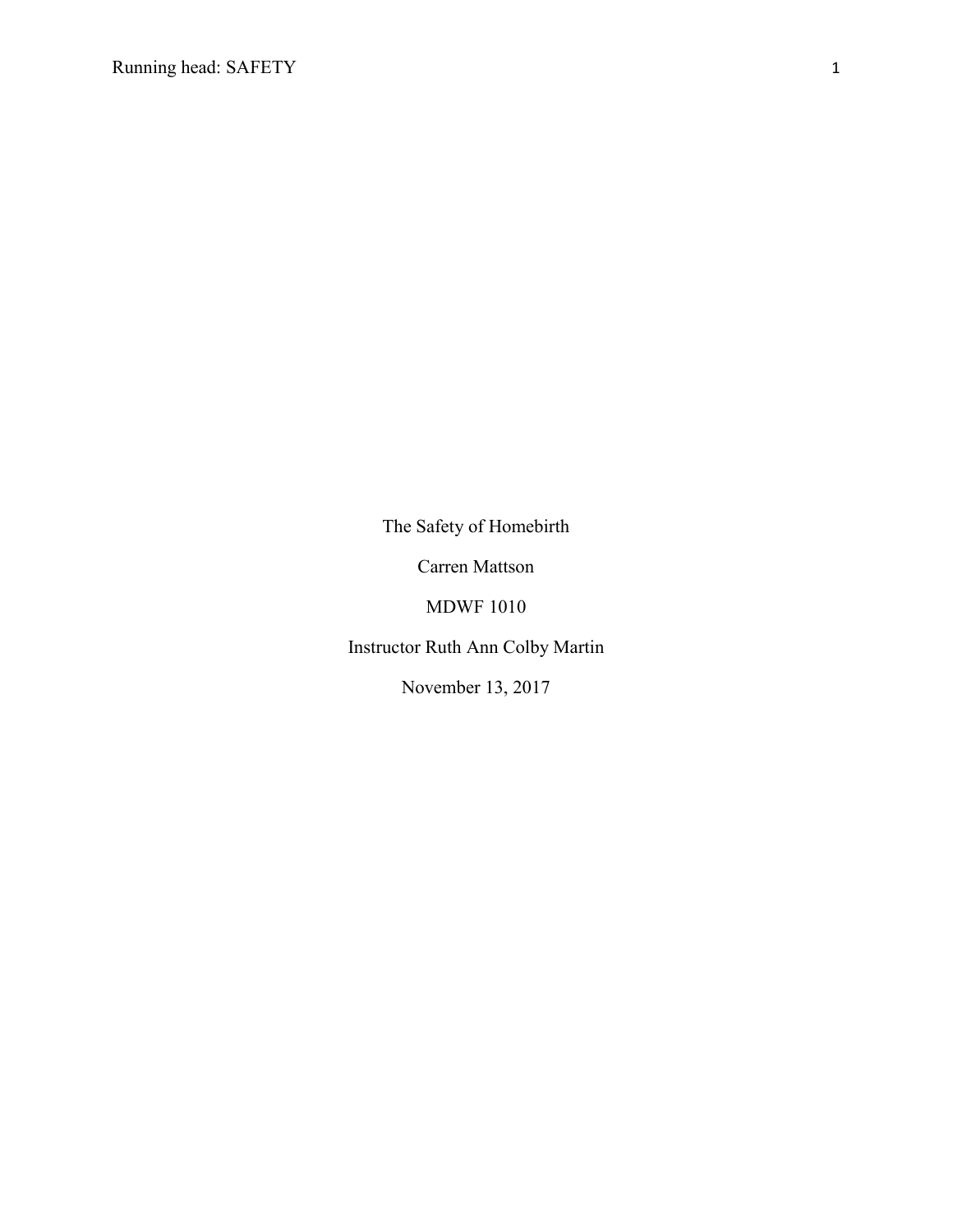## The Safety of Homebirth

The research has proven that for low risk pregnant people, planned out-of-hospital births attended by a midwife are safer than hospital births. Low risk can be defined by pregnant people whose labor begins spontaneously between 37 and 42 weeks and with one fetus in head down presentation. In planned out-of-hospital births the number of medical interventions is much lower that birth in hospitals (Daviss, B., & Johnson, K., 2005) and can result in positive outcomes for mother and newborn (Bovbjer, M., et al, 2014).The continuity of care that comes with planned out-of-hospital births assisted by a midwife can be a more satisfying experience for the pregnant person. (Ackerson, K., Bernhard, C., English, J., Zieliski, R., 2014).

The amount of pregnant people choosing planned out-of-hospital has increased by 41% between 2004 and 2010 (Bovbjer, M., et al, 2014)., and due to this increase Bovbjer et al., 2014 was able to gather a unprecedented sample of birth information from 16,924 pregnant people who had planned a out-of-hospital birth attended by a midwife. In their sample, 89.1% gave birth at home, and the majority of those who transferred were for failure of process. Of those who transferred only 4.5% required labor augmentation and/or an epidural and 5.2% underwent cesarean section surgery. Nearly half of those who delivered at home did so with an intact perineum. Initially, the rate for fetal demise seemed a little high, but the study included some pregnant people who would be deemed as high-risk: breech, vaginal birth after cesarean, gestational diabetes, and pre-eclampsia. After removing these risk factors, the intrapartum neonatal death rate was .85 per 1,000 (Bovbjer, M., et al, 2014).

Medical interventions include the following: cesarean section, vacuum extraction, episiotomy, electronic fetal monitoring, stimulation and induction of labor. Citizens for Midwifery, 2006 (see the table below), shows that the interventions for pregnant people planning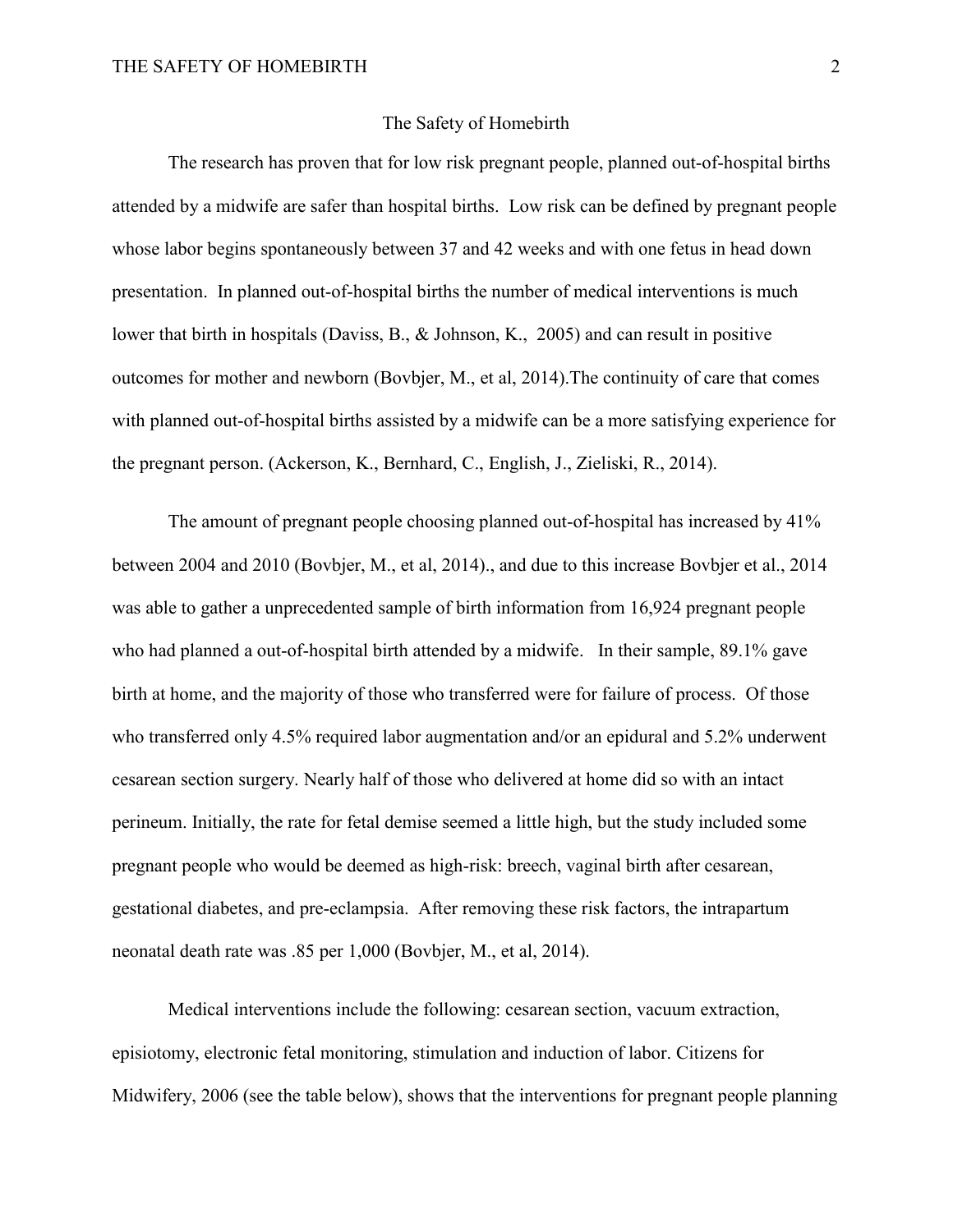an out-of-hospital birth attended by a midwife were much lower in comparison to low risk hospital births.



According to Daviss & Johnson (2005) medical intervention rates for women in out-ofhospital birth included epidural (4.7%), episiotomy (2.1%), forceps (1.0%), vacuum extraction  $(0.6\%)$ , and caesarean section  $(3.7\%)$ . Daviss & Johnson 2005 noted the importance of the normalcy of birth in a safe outcome by stating, "Women choosing homebirth may have an advantageous enhanced belief in their ability to give birth safely with little medical intervention."

With the number of US women planning out-of-hospital births attended by midwives increasing Ackserson, K., Bernhard, C., English, J., & Zielinski, R., (2014) set out to determine why more pregnant people are choosing this option and gather their insights regarding their birth experience. The pregnant people in the study felt that informed consent empowered them to make their own choices. They also felt more connected all around: with their health care providers, their bodies, their newborns, and their families. They indicated that giving birth in the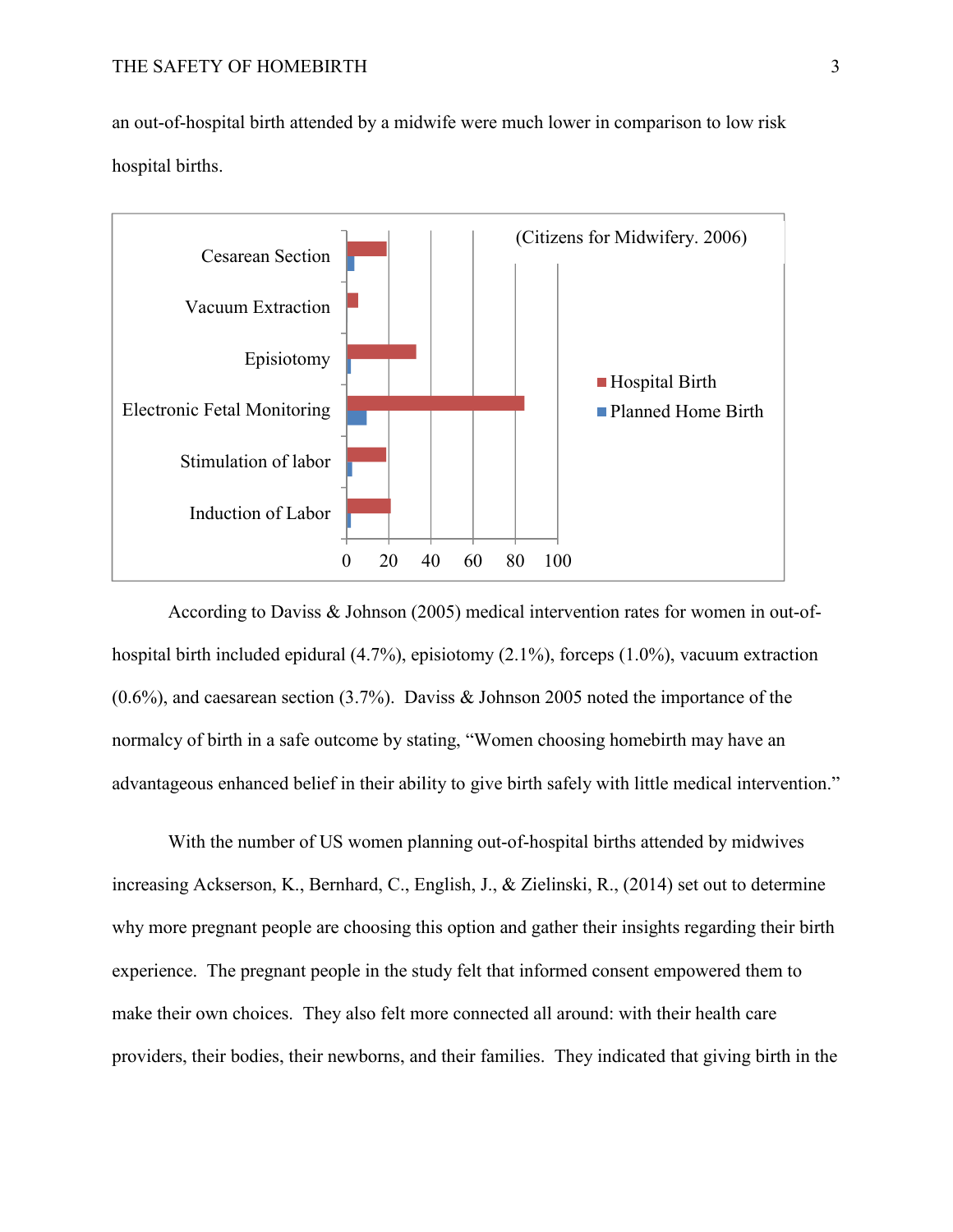comfort of their own home created the peaceful and calm environment they desired (Ackerson, et al., 2014).

In conclusion, it has been proven that for low risk pregnant people, planned out-ofhospital births attended by a midwife are safer than hospital births. The lower use of medical interventions leads to a more positive outcome for pregnant people and newborns.